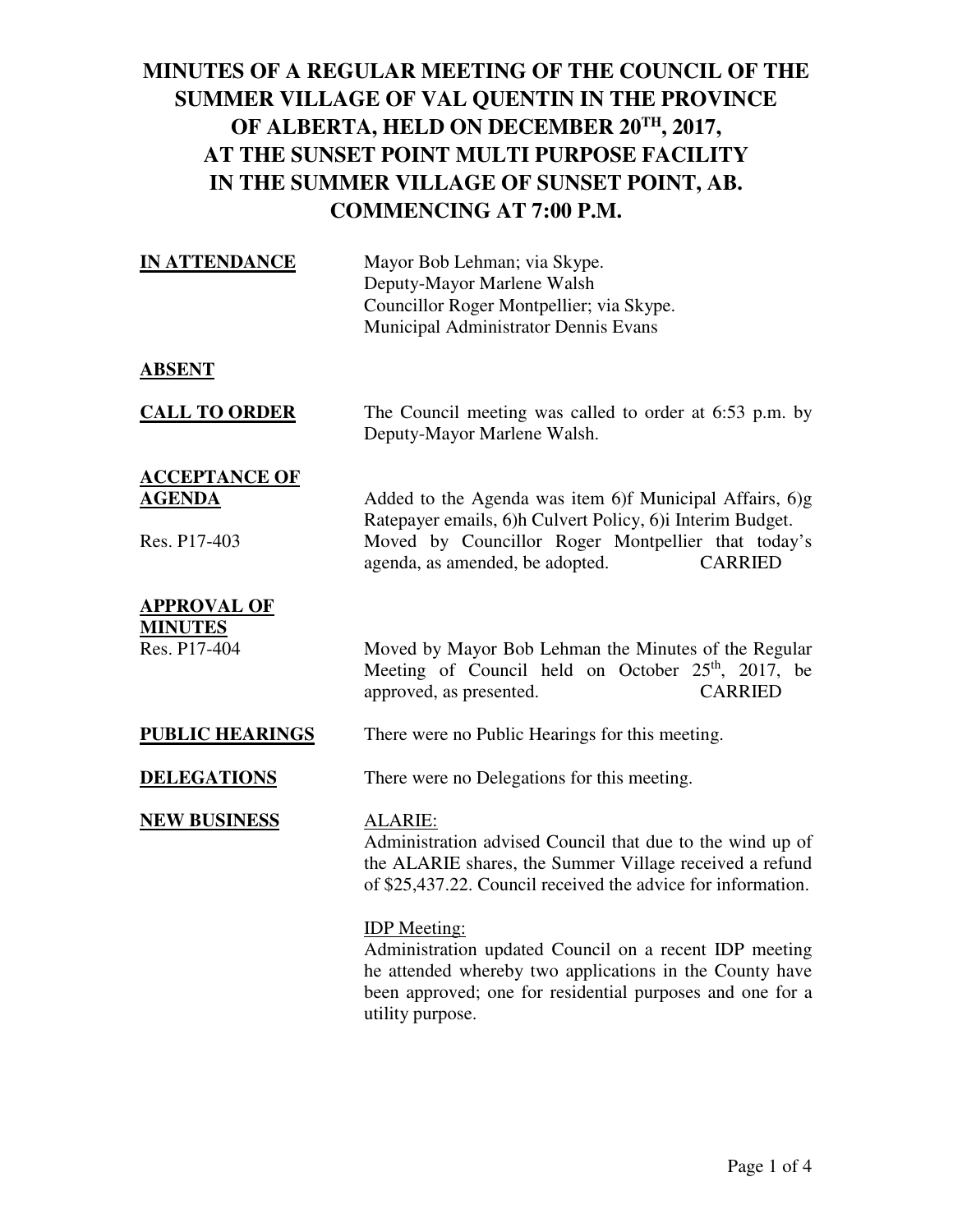|                              | <b>Opus Stewart Weir Proposal:</b><br>Council discussed the proposal presented by Opus. A<br>meeting in the spring will be held to discuss the next steps.                                                  |
|------------------------------|-------------------------------------------------------------------------------------------------------------------------------------------------------------------------------------------------------------|
|                              | Alberta Environment:<br>Administration advised Council that Opus will be making<br>the applications to the First Nations groups.                                                                            |
|                              | <b>Municipal Affairs:</b><br>Council discussed the very lengthy list of new requirements<br>that will come into effect in 2018.                                                                             |
|                              | Ratepayer email correspondence:<br>Council discussed the response that Deputy-Mayor Marlene<br>Walsh will send to the Ratepayers.                                                                           |
|                              | <b>Culvert Policy:</b><br>Council agreed that Opus Stewart Weir be given the task of<br>developing a standardized policy for the Village.                                                                   |
| Res. A17-445                 | <b>Interim Budget:</b><br>Moved by Mayor Bob Lehman that Council accept and<br>approve the 2018 Interim Operating and Capital Budgets.<br><b>CARRIED</b>                                                    |
| <u>BYLAWS &amp; POLICIES</u> | <u>Bylaw # 263-17, the Street Addressing Bylaw:</u><br>Municipal Administrator Dennis Evans read for the first<br>time Bylaw # 263-17, the Street Addressing Bylaw.                                         |
| Res. A17-446                 | Moved by Councillor Roger Montpellier that Council<br>accept first reading of Bylaw # 263-17, the Street<br>Addressing Bylaw.<br><b>CARRIED</b><br>Municipal Administrator Dennis Evans read for the second |
| Res. A17-447                 | time Bylaw # 263-17, the Street Addressing Bylaw.<br>Moved by Mayor Bob Lehman that Council accept second<br>reading of Bylaw # 263-17, the Street Addressing Bylaw.<br><b>CARRIED</b>                      |
| Res. A17-448                 | Moved by Councillor Roger Montpellier that Council hear<br>all three readings of Bylaw # 263-17, the Street Addressing<br>Bylaw, in one Council meeting.<br><b>CARRIED UNANIMOUSLY</b>                      |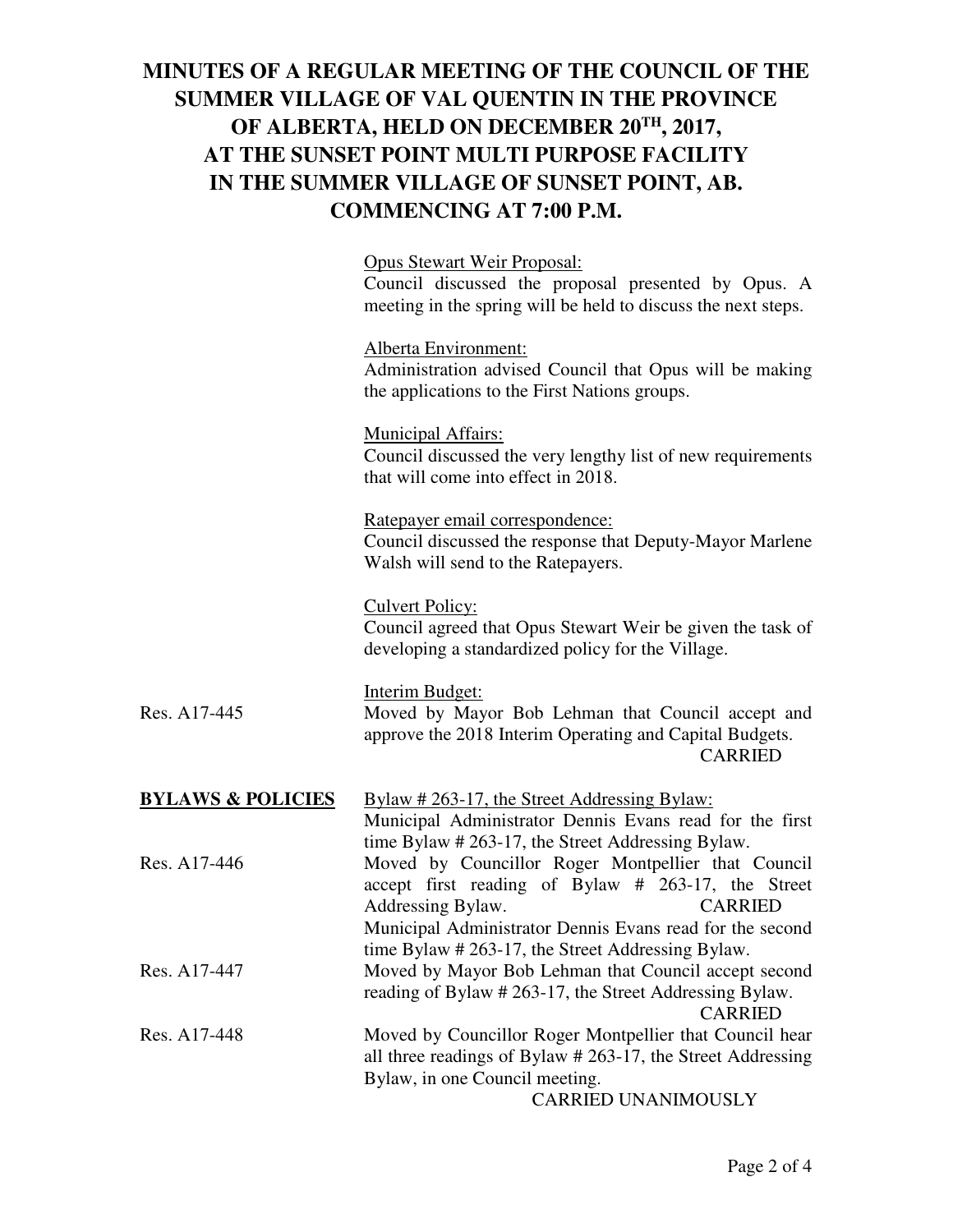| Res. A17-449                           | Municipal Administrator Dennis Evans read for the third<br>time Bylaw # 263-17, the Street Addressing Bylaw.<br>Moved by Deputy-Mayor Marlene Walsh that Council<br>accept third reading and duly pass Bylaw # 263-17, the<br><b>CARRIED</b><br>Street Addressing Bylaw.                                                                                                   |
|----------------------------------------|----------------------------------------------------------------------------------------------------------------------------------------------------------------------------------------------------------------------------------------------------------------------------------------------------------------------------------------------------------------------------|
| <b>FINANCIAL</b>                       | Financial Reports for October & November:<br>Municipal Administrator Dennis Evans presented to<br>Council the October & November financial statements as<br>follows;<br>Revenue & Expenditure Statement YTD.<br>Balance Sheet as of the end of November.<br>$\bullet$<br>Cash Disbursement Journal for October & November.<br>Bank Reconciliations for October & November. |
| Res. P <sub>17</sub> -405              | Moved by Mayor Bob Lehman that the Financial<br>Statements for October & November, as presented, be<br>accepted for information.<br><b>CARRIED</b>                                                                                                                                                                                                                         |
| <b>CORRESPONDENCE</b>                  | <b>Municipal Appointments:</b><br>Correspondence received from the County and Alberta<br>advising the Village of their Municipal<br>Beach<br>Appointments. Council accepted the correspondence for<br>information.                                                                                                                                                         |
| <b>COUNCILLORS</b><br><b>REPORTS</b>   | Mayor Bob Lehman:<br>Mayor Lehman had no meetings to report on.<br>Deputy-Mayor Marlene Walsh:<br>Deputy-Mayor Walsh reported on the AUMA Convention,<br>the ASVA board meeting, and the Alberta Beach Library<br>meeting she attended.<br><b>Councillor Roger Montpellier:</b><br>Councillor Montpellier had no meetings to report on.                                    |
| <b>ADMINISTRATORS</b><br><b>REPORT</b> | Development Report:<br>There were no Development Permits issued in October or<br>November.                                                                                                                                                                                                                                                                                 |